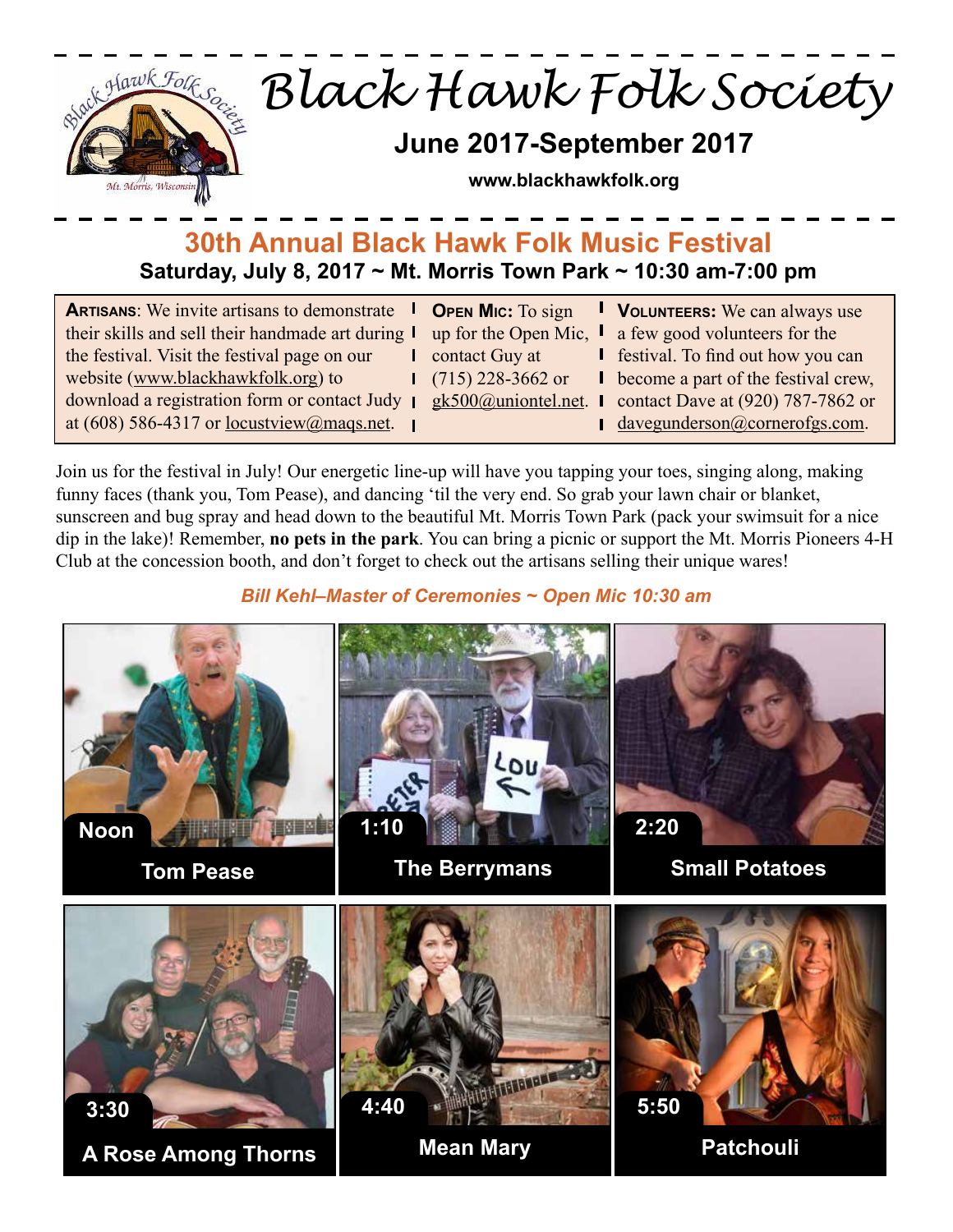

#### **JUNE 2017**

**JUNE 11 (Sunday, 2:00 PM):** Dekorra is back for our **FREE CONCERT** in the park! What a great way to kick off your summer! Who better to help us jump-start the summer music season than these talented musicians who love to play an eclectic blend of country, bluegrass, western and swing! Check out the band's website at

http://in4781.wix.com/index. There will be a potluck before the concert at 1:00 PM, held at the Mt. Morris Town Park, County Highway G. **JUNE 20 (Tues, 7:00 PM): Acoustic Jam** at Wautoma Public Library's meeting room (east entrance). **JUNE 21 (Wed, 6:30-8:30 PM): Council meeting** at Pat's.





## **JULY 2017**

**JULY 8 (Saturday, 10:30 am–7:00 PM):** The 30th Annual Black Hawk Folk Festival will be held at the Mt. Morris Town Park! Check out the front and back cover (and insert) of this newsletter for the schedule, advance ticket order form, and artisan, open mic, and volunteer information. For even more, go to www.blackhawkfolk.org. **JULY 18 (Tues, 6:30–8:30pm): Acoustic Jam** at Wautoma Public Library's meeting room (east entrance).

**JULY 19 (Wed, 7:00 PM): Council meeting** at Joanne's.

# **AUGUST 2017**

**AUGUST 12 (Saturday, 7:00 PM): Fendrick and Peck** are back by popular demand! If you didn't get a chance to enjoy this dynamic duo the last time they graced the Black Hawk Folk Society stage, then you had better put this date on your calendar! You just don't want to miss their freshness and originality as they shower us with blues, bluegrass and folk tunes that include a brave concoction of mature lyrics with delicate melodies, exquisite harmonies, and a dash of old school. Check out their

website at http://www.fendrickandpeck.com/. There will be a potluck before the concert at 6:00 PM. **AUG. 15 (Tues, 6:30–8:30 PM): Acoustic Jam** at Wautoma Public Library's mtg. room (east entrance). **AUG. 16 (Wed, 7:00 PM): Council meeting** at Guy's.

### **SEPTEMBER 2017**

**SEPTEMBER 9 (Saturday, 7:00 PM):** Many know **Matt Watroba** as the voice of folk music in Michigan for his work with WDET–Detroit Public Radio. As producer and host of the Folks Like Us program, and the nationally syndicated, Sing Out Radio Magazine and Folk Alley, Watroba has come in contact with many aspects of folk music and culture. This has helped shape a repertoire and presentation that is unique on stages across the state and country. He is committed to inspiring the world to sing-- one town at a time. Find out more at https://www.mattwatroba.net/. There will be a potluck before the concert at 6:00 PM.



*Photo by Steve Wetzel*

**SEPT. 19 (Tues, 6:30–8:30 PM): Acoustic Jam** at Wautoma Public Library's mtg. room (east entrance). **SEPT. 20 (Wed, 7:00 PM): Council meeting** TBA.

**Coming Up…Mark Your Calendars! Second Saturday Concerts** at Mountain View Community Center: Oct 14, Nov 11, Dec 9

**www.facebook.com/BlackHawkFolk twitter.com/BlackHawkFolk**

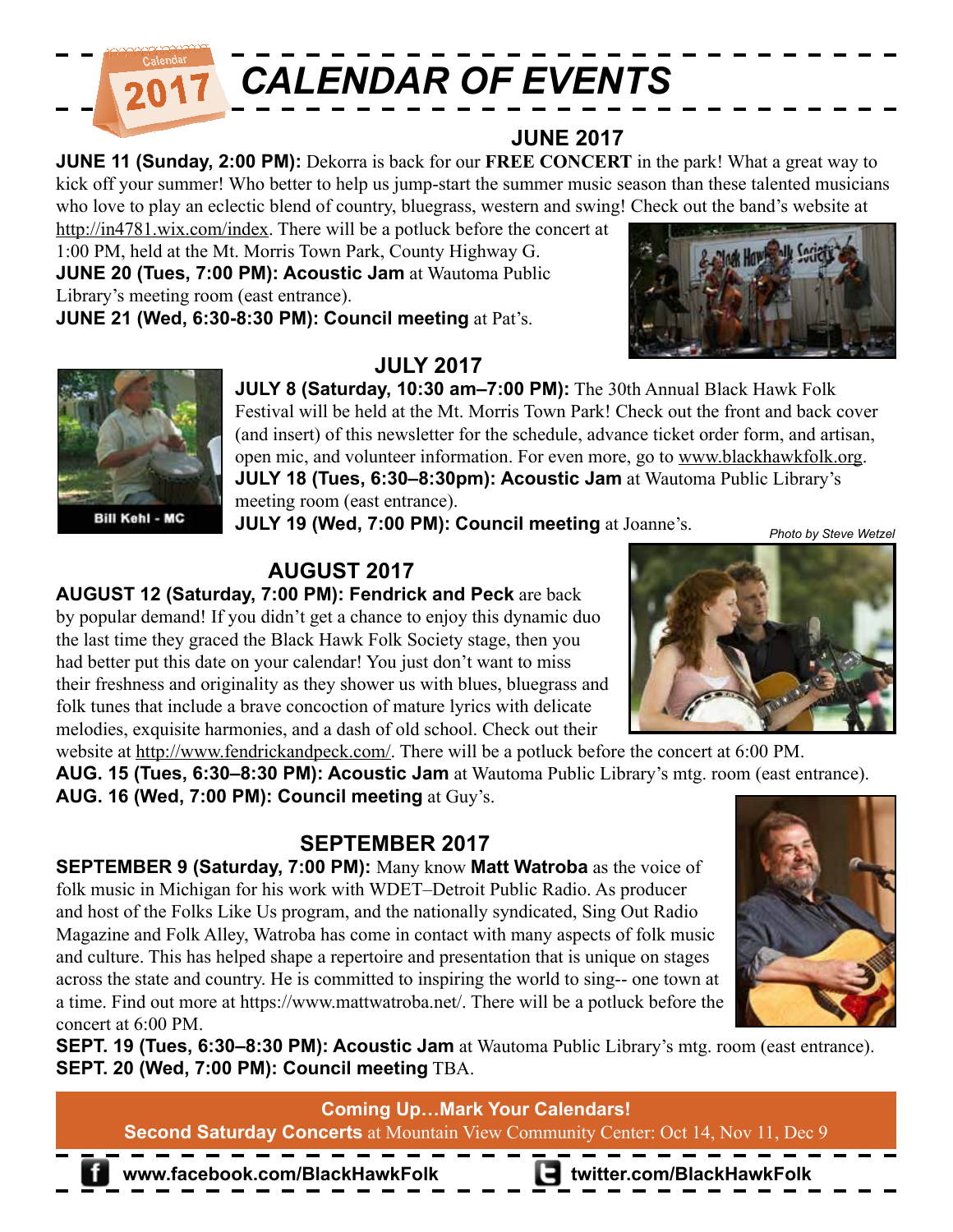# **Help Support Live Music in Waushara County!**

If you enjoy the monthly concerts and annual festival and want them to continue, please consider a taxdeductible donation to Black Hawk Folk Society. All funds go directly to operation costs. Please print clearly.

#### **Become a Friend of Black Hawk Folk Society:**

- **Banjo** level (\$25)
- **Mandolin** level (\$50)
- **Fiddle** level (\$100)
- **Guitar** level (\$200 or more) Season Co-sponsor (\$250)
- **Newsletter** donation (\$5)

Bring this completed form, along with your contribution (please make checks payable to **Black Hawk Folk Society**) to any of our events, or mail to: **Black Hawk Folk Society PO Box 1093**

 **Wautoma, WI 54982**

*Thank you for your contribution!*

**TOTAL ENCLOSED \$\_\_\_\_\_\_\_\_\_\_**

| Name<br><u> 1980 - Andrea Barbara, politik e</u> ta eta espainiar |
|-------------------------------------------------------------------|
| Address                                                           |
| City/State/Zip                                                    |
| Email <u>_______</u>                                              |

 $\Box$  Please send my newsletter via email only.

### **Thanks to Our 2016-2017 Season Co-sponsors**

Conners/Barrett & Company, LLC The Dick Hansen Family Bob Hanson and Karen Ingvoldstad Kiwanis Club of Wautoma Kyle McReath, American Family Ins. The Master Team at First Weber Realty Mt. Morris Mill Coffee Shop Nielsen's Red Rooster Studio Wautoma Public Library

## **About Our Concerts**

**Evening Concerts** ~ August through May

- 2nd Saturday of the month at 7:00 PM
- Potluck dinner at 6:00 PM
- Admission: \$8 for adults, FREE for ages 12 & under
- Mountain View Community Center (N3137 21st Lane, just off Highway 152, south of Mt. Morris)

**Free Concert in the Park** ~ June's 2nd Sunday at 2:00 pm (Mt. Morris Town Park)

**Black Hawk Folk Festival** ~ July's 2nd Saturday from 10:30 am-7:00 pm (Mt. Morris Town Park)

**Acoustic Jam Sessions** ~ 3rd Tuesday of the month

• Wautoma Public Library (east entrance) 6:30-8:30 pm



### **Shout-out to BHFS Supporters!**

We would like to thank all of you who have responded to our call for funds to upgrade our sound system. We truly appreciate your giving spirit and are happy to report that we have reached our first goal and purchased two powered speakers!

## **About Black Hawk Folk Society**

Black Hawk Folk Society is a nonprofit  $501(c)(3)$  organization, and all contributions are tax deductible as allowed by law. For information, contact us at blackhawkfolk@gmail.com or go to blackhawkfolk.org.